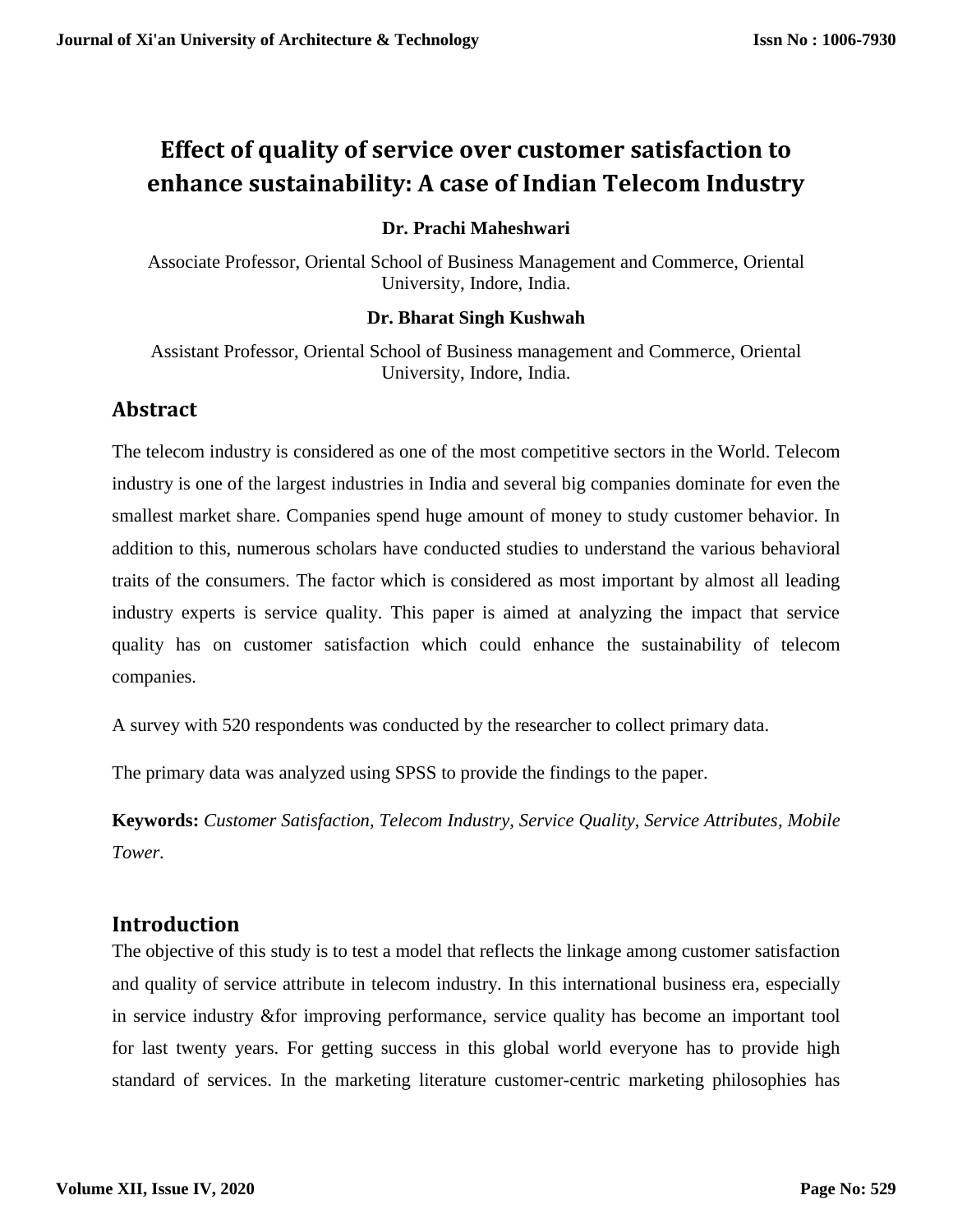obtained significant awareness by scholar. According to (Kotler,2006; Gronroos,1994) researchers are finding out the way to appreciate, attract, retain and make long term relationship with consumers. Stated that for achieving effectiveness in operations and enhanced business performance quality has turn out to be a tactical tool. A company can enhance revenue to give better quality of service than their rivals and make them satisfy. Furthermore, for improving the overall performance of organizations the linkage of customer satisfaction and service quality was proved as an appropriate concept (Magi and Julander, 1996).

Though an extremely satisfied consumer is almost six times more expected to be reliable, loyal and recommend a product/service to others in comparison of a consumer who is just satisfied. It is also assumed that satisfied consumers share their experience with 5 other people and that 5% rise in loyalty can enhance profits up to 25% - 85% (Gummesson, 2008).

Marketing literature is dominated from much research to identify the effect of customer response on output of business. But only few empirical research available that show linkage among three factors used in this study (Han, and Wang, 2003). Recommend the thought of service profit chain (SPC) which relates SQ, consumer response and productivity. This model show that SQ influence CS which influences the consumer behavior. As a result, productivity is enhanced through customer retention and loyalty. Service quality will be a recognized aspect in the literature of marketing and a number of aspects have been explained (Gupta et al., 2004).

Service quality attributes are strongly linked with customer satisfaction. There is a lack of similar views among practitioners to describe the association among these variables. For attaining longterm cut-throat advantage it is necessary for organization to identify the service attribute which excite consumers and improve the performance of these attribute through resource allocation. Furthermore, customer satisfaction works as a mediator among service quality attributes and customer behaviors (Keiningham et al., 2008).

The past studies based on consumer behavior summarize possible benefits offered to consumers and dealer for bringing good business results (Mary, and Gilly, 2001). There is a need to establish the said linkage to create loyalty, for making long-term planning and fulfilment of consumer requirements. Few of the empirical research found to lack the basic academic and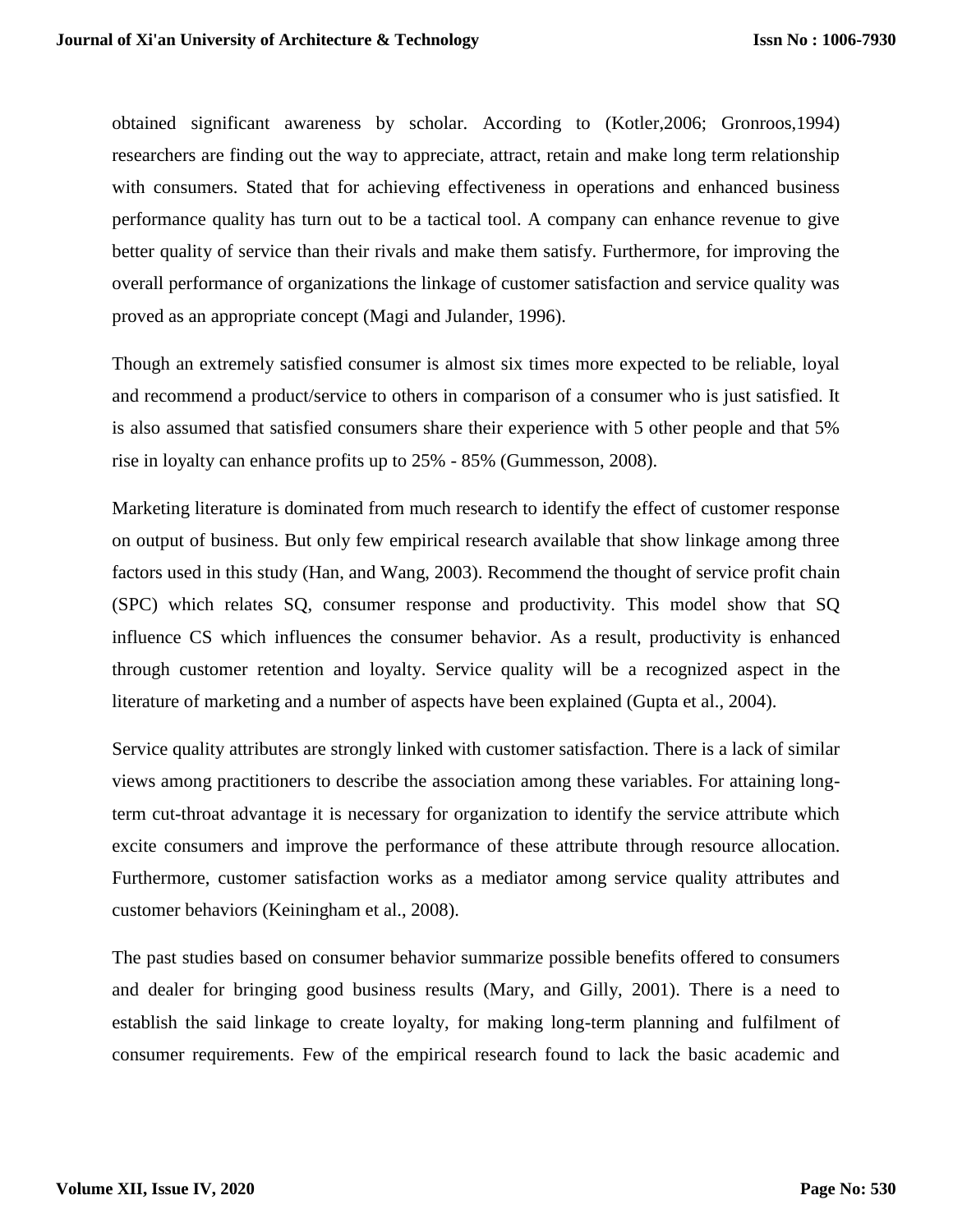analytical rigidity, and there is a great prerequisite to evaluate the consumer behavior (Matzler and Sauerwein, 2002).

There is also a lot of evidence available to the fact that satisfaction is primarily determined through service quality of companies and from the perception of their consumers. The researchers have also described about the need of developing, communicating, distributing and enhancing the quality of the service to consumers (Matzler et al., 2004). The aim of this research is to recognize a link among service quality attribute performance, customer satisfaction, retention as well as loyalty. This study is carried out in telecom industry. SQ is an essential concept for every service provider to survive in this competitive scenario because quality of services affect customer satisfaction.

## **Customer Satisfaction**

Customer satisfaction is a concept which has significant awareness and attention among researchers and academicians because of its importance for making business plans in this competitive environment. According to (Kotler and Keller, 2006) Satisfaction means an individual sentiment for enjoyment or displeasure consequential from judging performance of product with expectation. This is a customer's post-purchase assessment as well as emotional reply about their experience. CS is just the outcome of their experience; satisfying the requirements and needs of customers. As per Gyasi and Azumah (2009) this is a procedure of overall assessment by a consumer about the quality of product/service in opposition to their anticipation or needs by a long time (Rahman et al., 2011).

## **Statement of the Problem**

Tele communication is one of the necessary services for the fast growth and socio-economic development of any country. The first landline in India was set down by British government in Calcutta in 1851. Currently Airtel, Vodafone-Idea, Reliance Jio, BSNL etc. are the main mobile phone service provider in India. India has world 2nd largest market of mobile phone user. International players are creating a lot of competition in the Indian telecom sector since the liberalization policy (Olatokun and Nwonne, 2012). It is necessary for telecom companies to plan and organize consumer oriented approach not only to clutch a market share but also to stay in the market for long-time. The service providers have recognized the value of steady service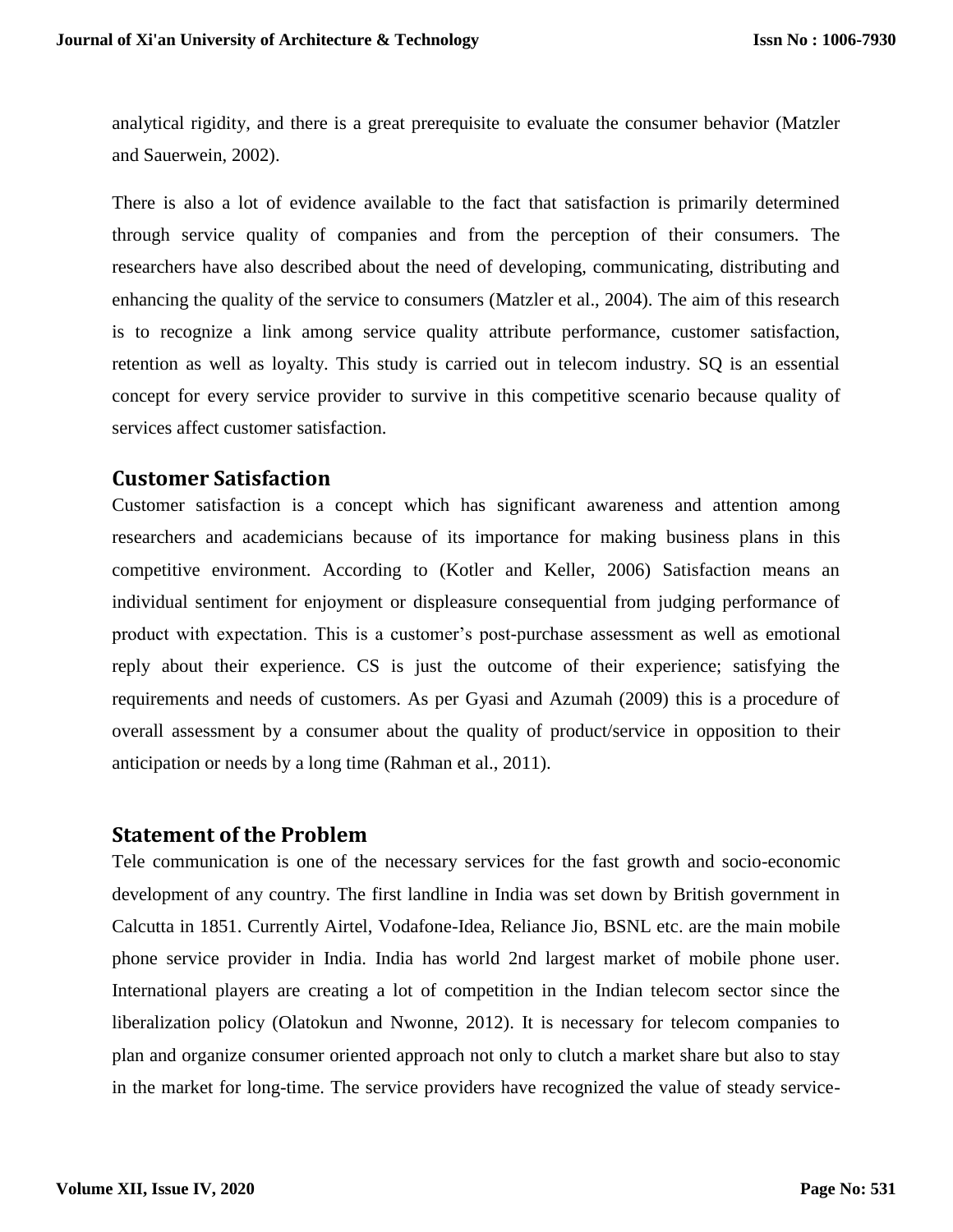quality delivery to the consumers for getting sustainability in the market. Customer relationship management recognizes the wants of the consumers and drawing out approach and make them delighted. To be specific, it means to earn profit it is necessary to meet the customer expectations with customer satisfaction. Today every business organization understands the value of retaining customers for long term sustainability. From the review of literature it was found that cost of attracting a new customers is six times more in comparison to retain them. Satisfied customers convert into retained customers and the retained customers becoming loyal customers (Zeithaml et al., 2006). Many scholars taking interest to find out the effect of service quality on customer satisfaction, retention and loyalty in the Indian telecom sector. This research will help the mobile service providers in determining the service quality attribute that excite the customers and create customer loyalty. The outcome of this research work will be helpful for telecom companies in allotment of resources and making plans. The evaluation of the most important attributes in this sector can provide important indication to make customer excite and delighted. The findings of study lead to customized services and efficient resource allocation. However some of these concepts have been investigated by previous researchers to an immense point, it is felt that not much attention has been drawn into measuring the effectiveness of service quality attribute and their association with customer satisfaction and future intentions in telecom sector. Hence it is felt that a closer study on this aspect would be worthwhile. The studies further present positive information and unlock up new opportunity for future research. Finally, this research contribute to the marketing literature with applying concept of service quality, customer satisfaction, retentions and loyalty in telecom sector in India, as one of developing country in Asia.

## **Objectives of the Study**

- To identify the impact of service quality attributes on telecom sector
- To examine the relationship between service quality and customer satisfaction.

## **Hypothesis**

H0: There is no relation between quality of service and customer satisfaction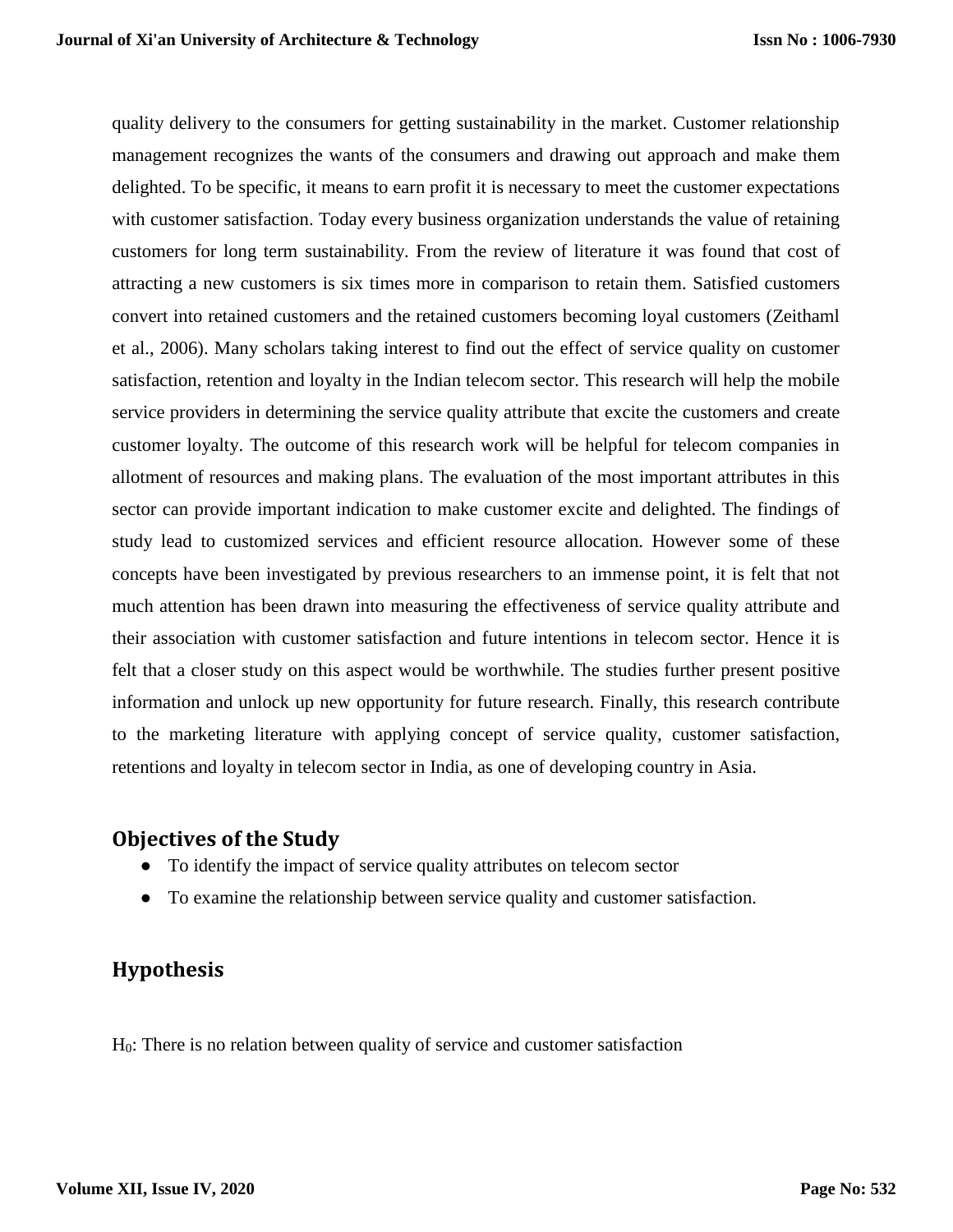H1: There is an asymmetric relationship between service quality attributes and overall customer satisfaction.

#### **Literature Review**

Michael K. Brady and J. Joseph Cronin conduct a research on "Some New Thoughts on Conceptualizing Perceived Service Quality" (2001).Qualitative data was gathered through open ended questionnaire from 391 respondents. The findings of the study is that SQ is the result of an assessment method, where the customer judge their expectation with the perceive services. The authors said that consumer perception about service quality is dependent on outcome, interaction, and environmental quality dimensions.

According to Turel et al. (2007) customers select service provider on the basis of quality they get and price they paid for services. Chau and Kao (2009) discover that all attribute of service quality directly affect customer satisfaction and value the service offers to them. According to Telecom Authority of India (2007), network performance and the level to which the network matches with fixed standard is indicated by service quality.

According to Bruhn (2003) CS is consumer experience based on difference between his own expectations and actual or overall performance of services which he gets from service provider. Gyasi and Azumah (2009) describe CS that it is a procedure of customer overall personal assessment related to the quality of product and services in comparison to his own expectation in a particular time period.

Some researchers define satisfaction as a cognitive judgment in comparing of product and services of a service provider with expectations of customer. Some other researchers stated satisfaction as a personal feeling that arises from the service delivery method where consumers meet with their experience that influences their feelings. But according to it is both cognitive and affective. Stated that CS is logically joined to cognitive opinion and to affective response obtained in consumption.

Festus Olorunniwo (2006) conducts a research to explore the effect of service quality on customer satisfaction and behavioral intentions. Data was collected through a structured questionnaire. They collected data from marketing students. EFA, Mean and other statistical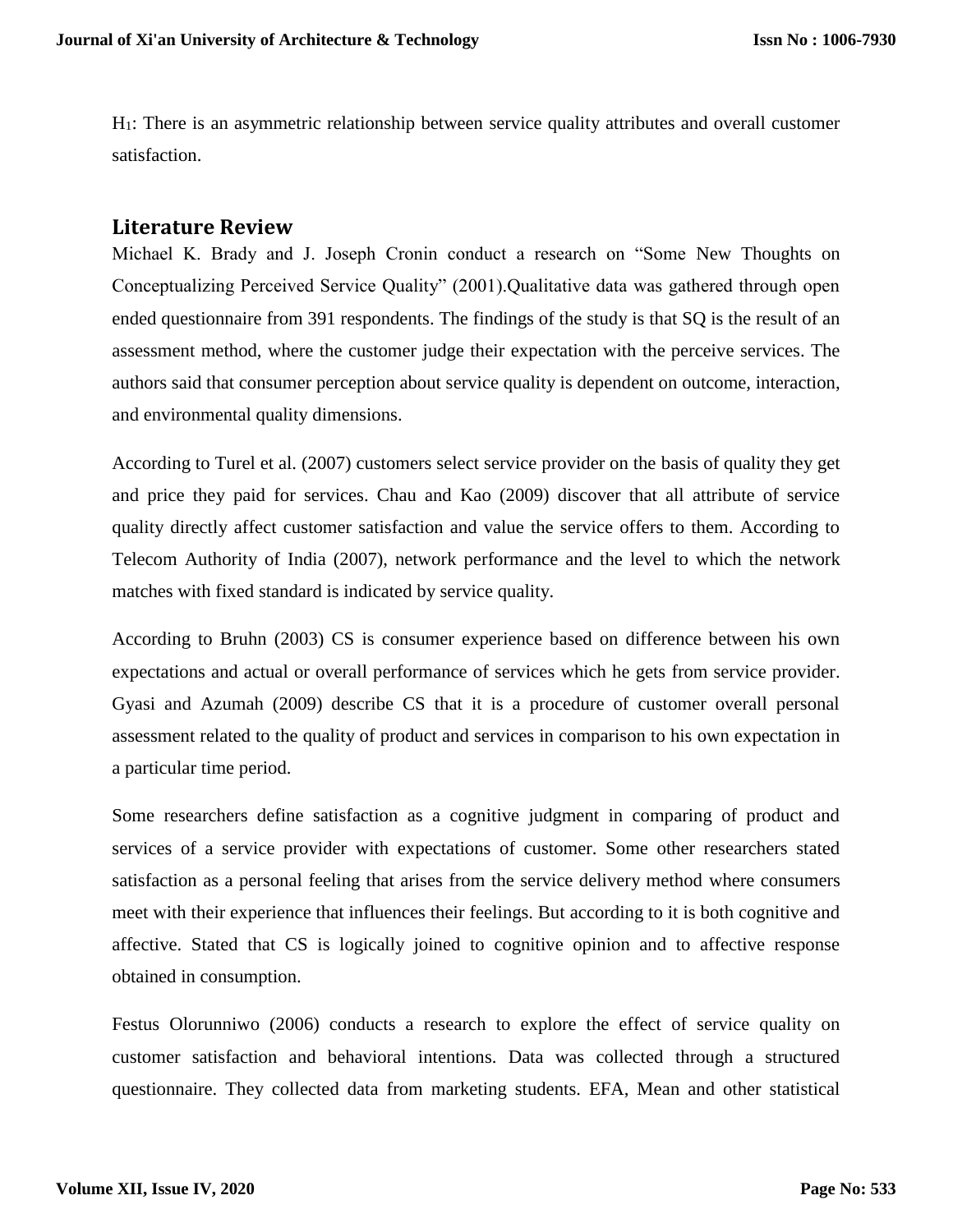technique has been applied for analysis of data. The results of the research indicate that Tangibles, Recovery, Responsiveness, and Knowledge were most important service quality attribute. Moreover service quality affect behavioral intentions significantly and directly and through customer satisfaction as a mediating role service quality affect indirectly to behavioral intentions.

Aydin and Ozer (2005) administrated the influence of service quality, supposed value, client hope and grievance handling on consumer satisfaction. They carried out this study in Turkey and collected primary data from mobile phone service users. Through the use of SEM the results come out that service quality, customer hope and grievance handling have a considerable and positive influence on consumer satisfaction. Finally they find out that service quality attribute had the significant impact in comparison to others attributes.

Ishfaq Ahmed (2010) explores the relation among service quality, customer satisfaction and repurchases intentions. The study was conducted on telecom sector in Pakistan. Data was collected from 331 mobile phone users. Correlation and regression analysis were applied for data analysis. From the research it was found that Satisfaction is a variable which is an outcome of better service quality and grant consumers the enthusiasm to continue with the service provider and generate larger repurchase behavior for the customers. This means that better service first satisfies consumers and then it formulate them repurchase in the future. Customer satisfaction play as a mediator role in the relationship among service quality and customer repurchase intentions.

Kheng et al. (2010) conduct a study in Penang, Malaysia to inspect the effect of service quality on customer loyalty among bank customers. They used model identified by Parasuraman et al., 1988. The result of the research explains that progress in service quality can increase customer loyalty. Reliability, empathy, and assurance are most important attribute. They conclude that respondents appraise the bank positively, but there is scope for further improvement.

## **Research Methodology**

Research design is an abstract structure within which research is carried out. It comprises the outline for the gathering, measurement and analysis of data. In other words design includes an outline of what the researcher will do from writing the hypothesis and its operational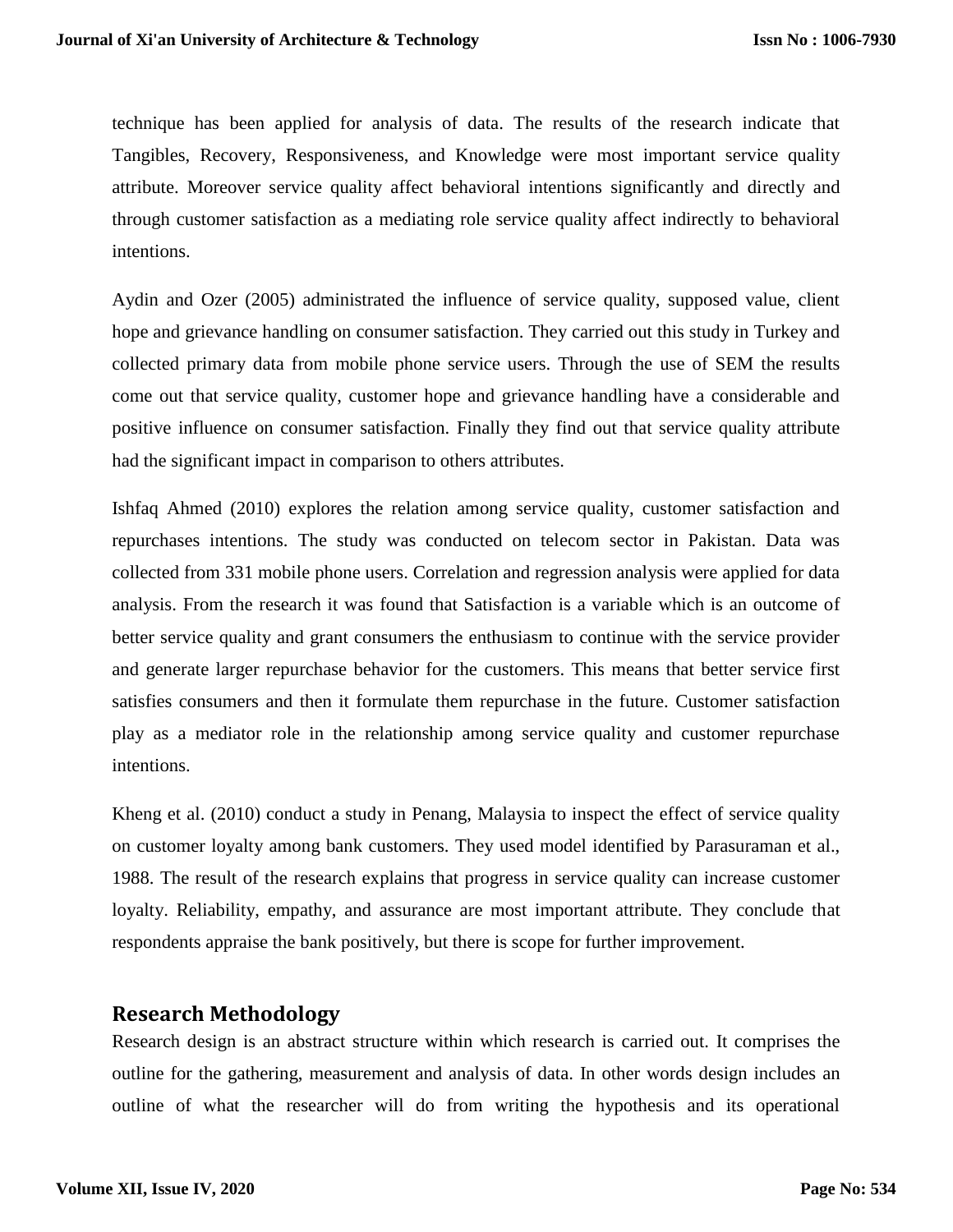implications to the final analysis of data. According to Caruana (2002) it is a design for performing a research having utmost control over the aspects that may obstruct with the validity of the outcomes. Research design is prepared keeping in view some basic question like "what would be scope of my study"? What type of data will be needed? What methods will be utilized to collect and analyze the data and how they will be justified? Balaji (2009) defined research design is an outline that explains how, when and where data are to be gathered and analyzed. Balaji (2009) describe the research design as the researcher's overall for answering the research question or testing the research hypothesis. According to Green and Tull, "A research design is the specification of methods and procedures for acquiring the information needed. It is the overall operation pattern or framework of the project that stipulates what information is to be collected from which source and by what procedures". The primary aim of the thesis is to investigate the linkage of service quality with customer satisfaction, retention and loyalty. The study's first objective is to identify the service quality attributes in telecom sector. Secondly to investigate the link among service attributes importance and performance and their effect on resource allocation. Thirdly to examine the linkage among service quality attribute and customer satisfaction. Forth To suggest a model that create links between service attribute performance to customer satisfaction and then to customer behavior. At last to examine the impact of length of relationship on customer's future intentions.First the present research is descriptive because it describe about SQ, CS, retention and CL in telecom sector. Second the research is explanatory because in this research we recognize the effect of performance of service quality attribute on overall satisfaction.

For the purpose of data analysis we have collected the primary sample of 520 respondents and a structured questionnaire has been used for the same, also we have used non probability convenient sampling technique.

## **Findings and Analysis**

**Findings Which of the following service providers do you use?**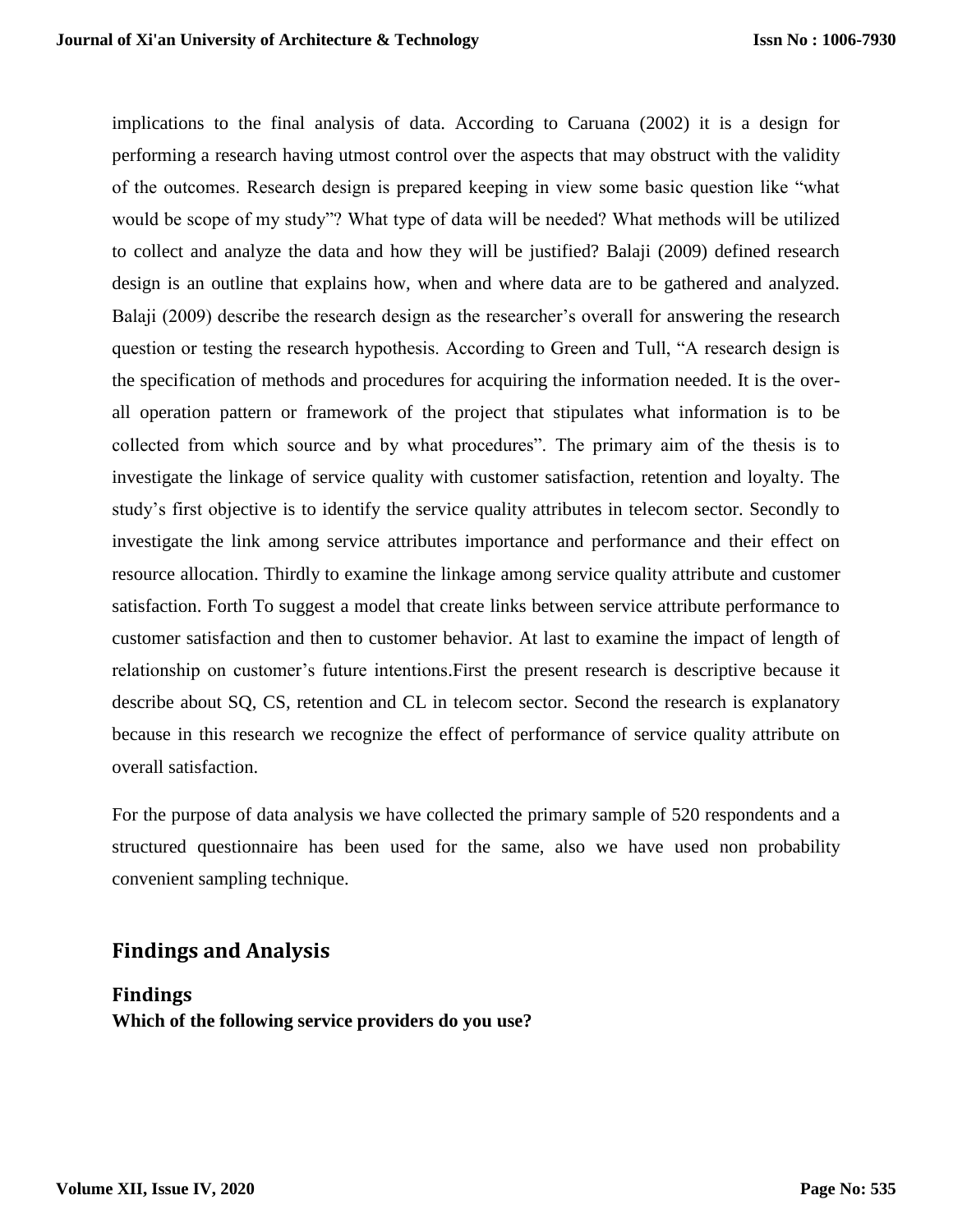| <b>Name</b>   | <b>Frequency</b> | Percentage |
|---------------|------------------|------------|
| Airtel        | 152              | 29.4       |
| Vodafone/Idea | 249              | 13.8       |
| <b>BSNL</b>   | 72               | 7.7        |
| Jio           | 40               | 47.9       |
| Others        | 7                | 1.3        |
| Total         | 520              | 100.0      |



From the table and chart above, it is identified that out of the 520 respondents 47.9% respondents are using Jio, 29.4% are using Airtel, 13.8% are using Idea/Vodafone, 7.7% are using BSNL, and 1.3% are using other service.

| What type of plan do you use? |  |  |  |  |  |  |
|-------------------------------|--|--|--|--|--|--|
|-------------------------------|--|--|--|--|--|--|

| No. | Type      | Frequency | <b>Percentage</b> |
|-----|-----------|-----------|-------------------|
|     | Prepaid   | 390       | 75%               |
| -   | Post paid | 130       | 25%               |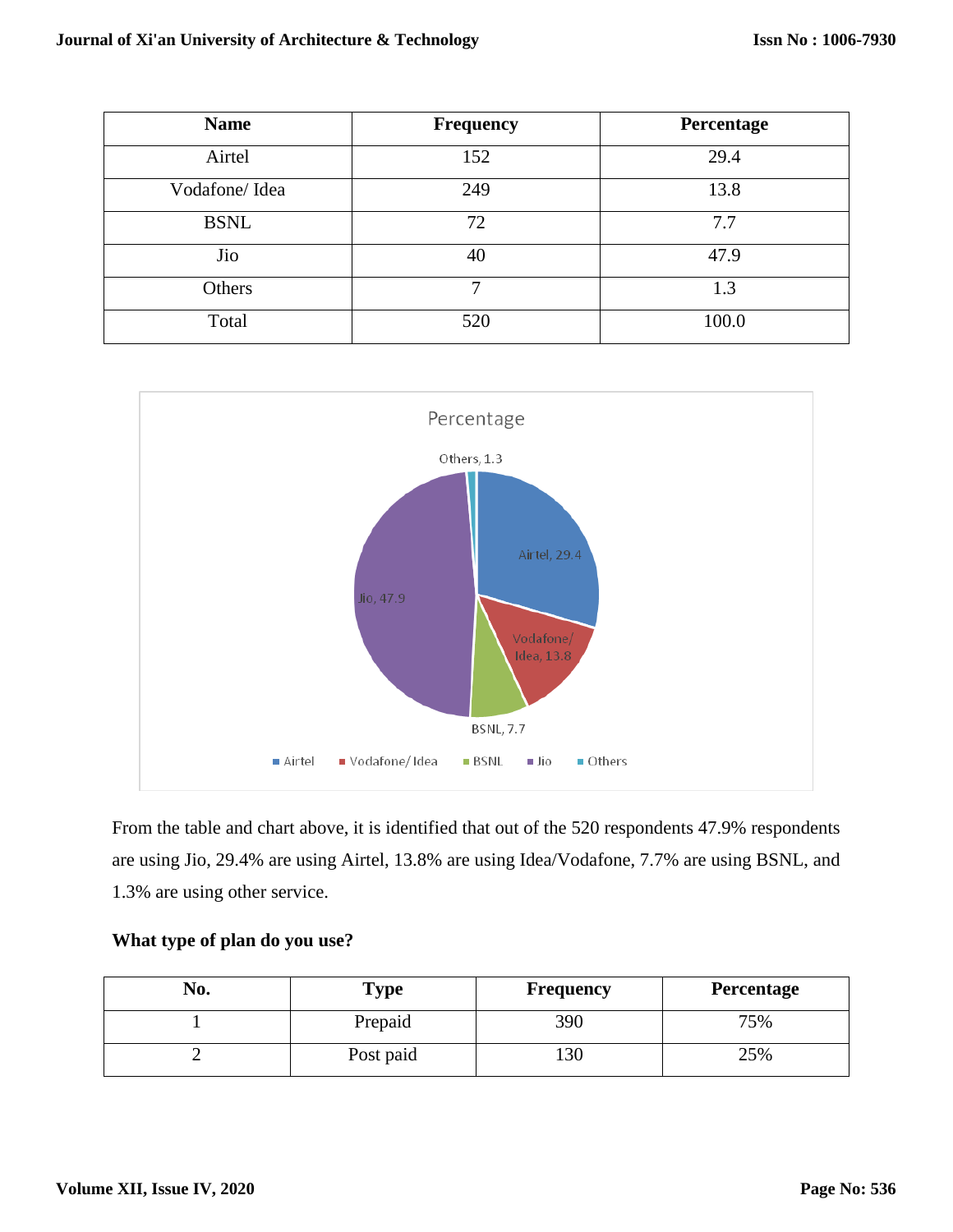

From the table and chart above, it is identified that out of the total sample of 520 majority of the user are using prepaid plan. 75% are using the prepaid plan and only 25% are using the post-paid plan.

| No. | <b>Type</b>          | <b>Frequency</b> | Percentage |
|-----|----------------------|------------------|------------|
|     | Up to 6 months<br>43 |                  | 8.3        |
|     | 6 months - 1year     | 54               | 10.4       |
|     | $1 - 2$ years        | 80               | 14.4       |
|     | 2- 3years            | 58               | 11.2       |
|     | More than 3 years    | 285              | 54.8       |

|  |  | Since when have you been using the current Telecom services? |  |
|--|--|--------------------------------------------------------------|--|
|  |  |                                                              |  |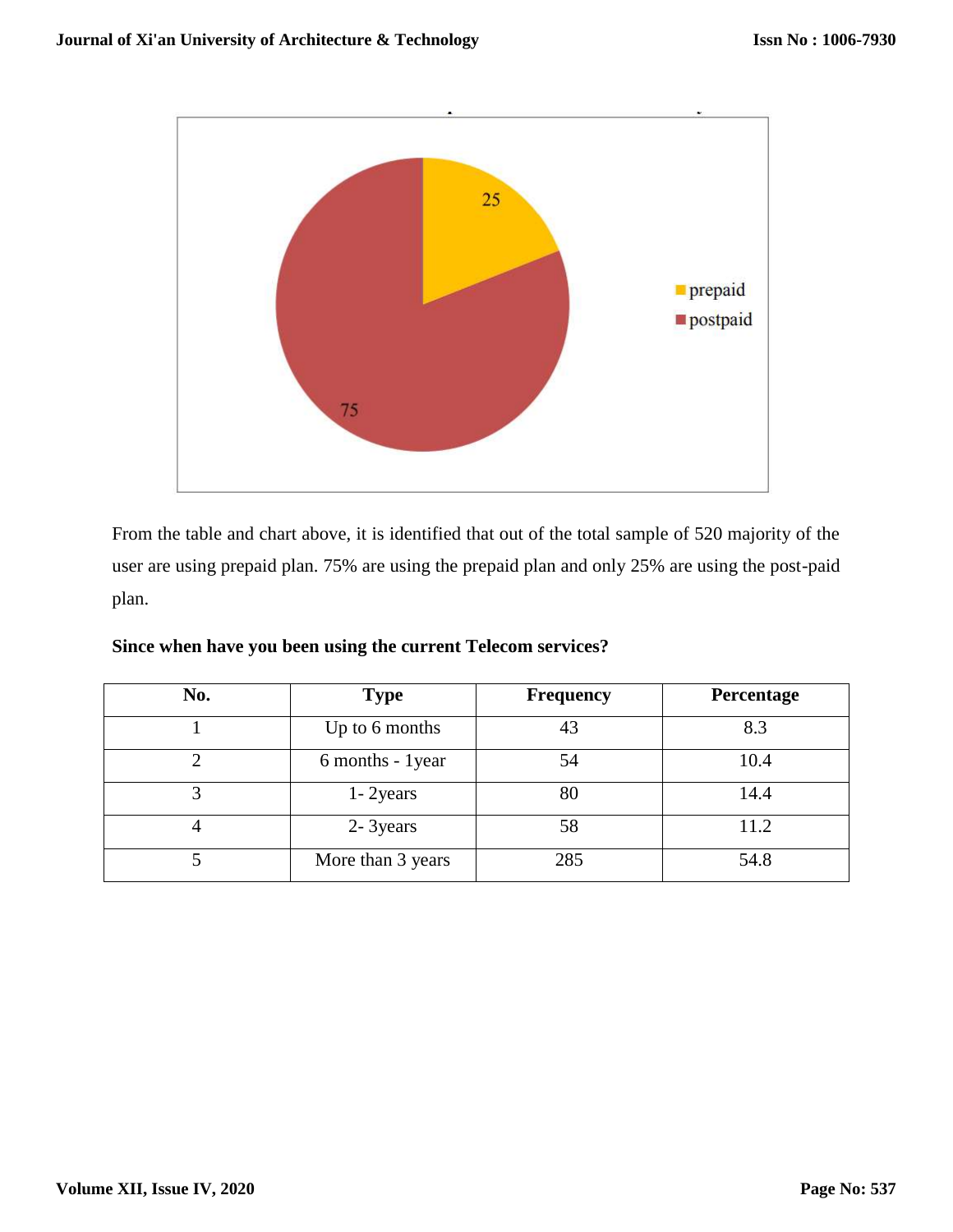

Length of the use of service implies the period for which he/she has used the services of a particular service provider. This factor is an indication of his/her satisfaction with the service provider. The above table and graph show that out of the total sample of 520 respondents 8.3% respondents are using their current service provider for less than 6months, 10.4 % respondents are using their current service provider for 6 months -1 year, 14.4 % respondents are using their current service provider for 1 year -2 year, 11.2% respondents using their current service provider for 2- 3 years and 54.8% respondents are using their current service provider for more than 3 years.

**Select any one of the following attributes which affect service quality the most according to you?**

| <b>Construct</b>           | <b>Mean</b> | <b>Std.</b> deviation |
|----------------------------|-------------|-----------------------|
| <b>Network Performance</b> | 4.30        | 1.41                  |
| Customer service           | 4.07        | 1.25                  |
| quality                    |             |                       |
| Brand image                | 4.42        | 1.27                  |
| <b>ROS</b>                 | 4.33        | 1.30                  |
| Service plan               | 4.09        | 1.27                  |
| Accuracy of billing        | 4.29        | 1.17                  |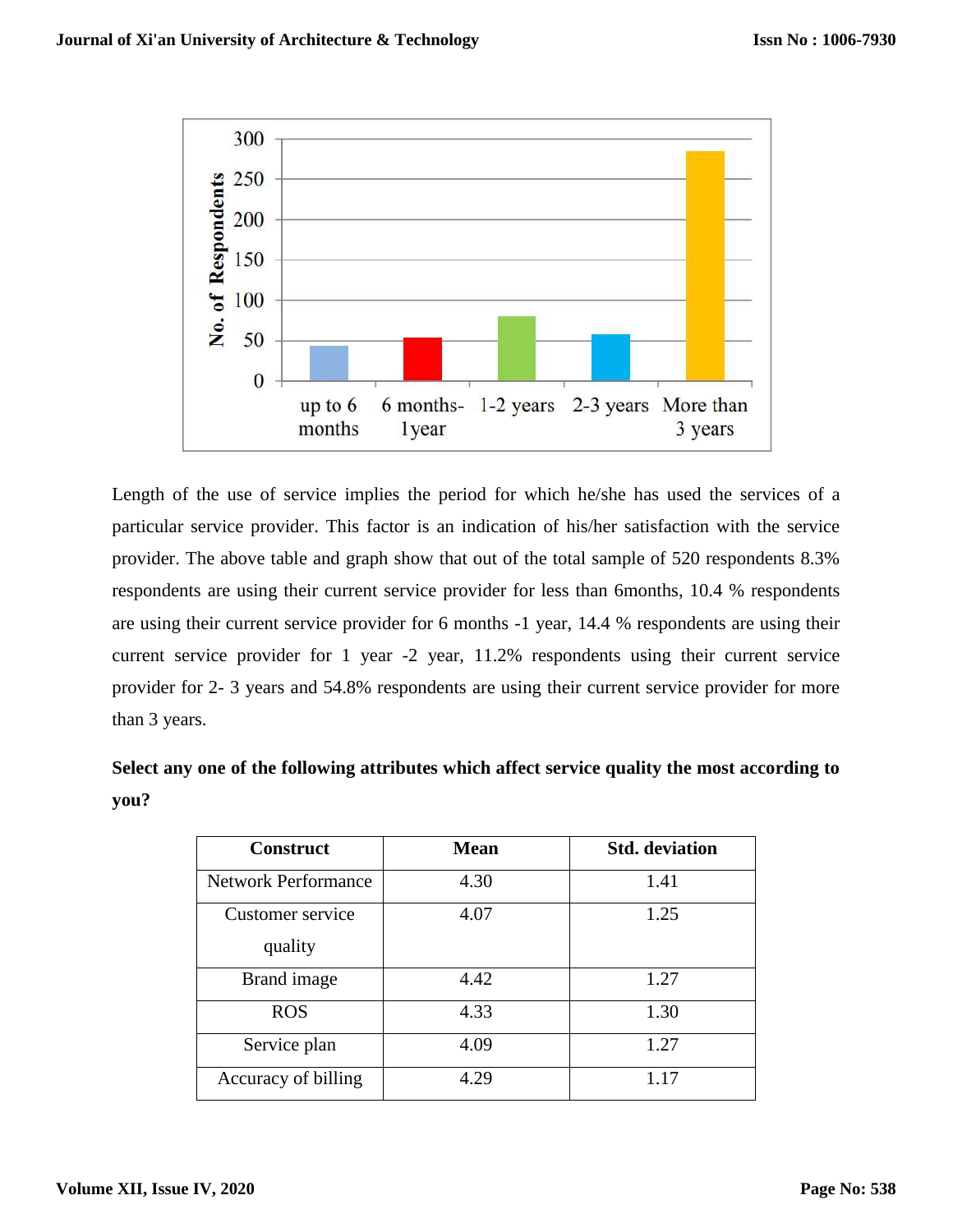| and payment         |      |      |
|---------------------|------|------|
| Value for money     | 4.13 | 1.22 |
| Entertainment       | 4.10 | 1.38 |
| features            |      |      |
| Overall performance | 4.23 | 1.07 |

Above Table displays mean and standard deviation for each construct of service quality attribute. Mean score of brand image is 4.42 and std. deviation 1.27 which is highest among others attribute. This shows brand image is important attribute to explain service quality attribute. Next is range of services having mean score 4.33 and std. deviation 1.30 which show that this is 2nd important to measure Service quality. Network performance exhibit mean score of 4.30 and std. deviation 1.41that mean network performance is 3rd important attribute to explain service quality. Mean score of customer service quality is 4.07 so we may conclude that this least important attribute to explain service quality attribute.

**What was your experience regarding quality of Network Performance?**

| <b>Response from</b><br>customer | <b>Frequency</b> | Percentage |
|----------------------------------|------------------|------------|
| Poor                             | 14               | 2.7        |
| Very bad                         | 28               | 2.7        |
| Bad                              | 21               | 4.0        |
| Reasonable                       | 65               | 12.5       |
| Good                             | 157              | 30.3       |
| Very good                        | 135              | 26         |
| Excellent                        | 114              | 21.8       |
| Total                            | 520              | 100        |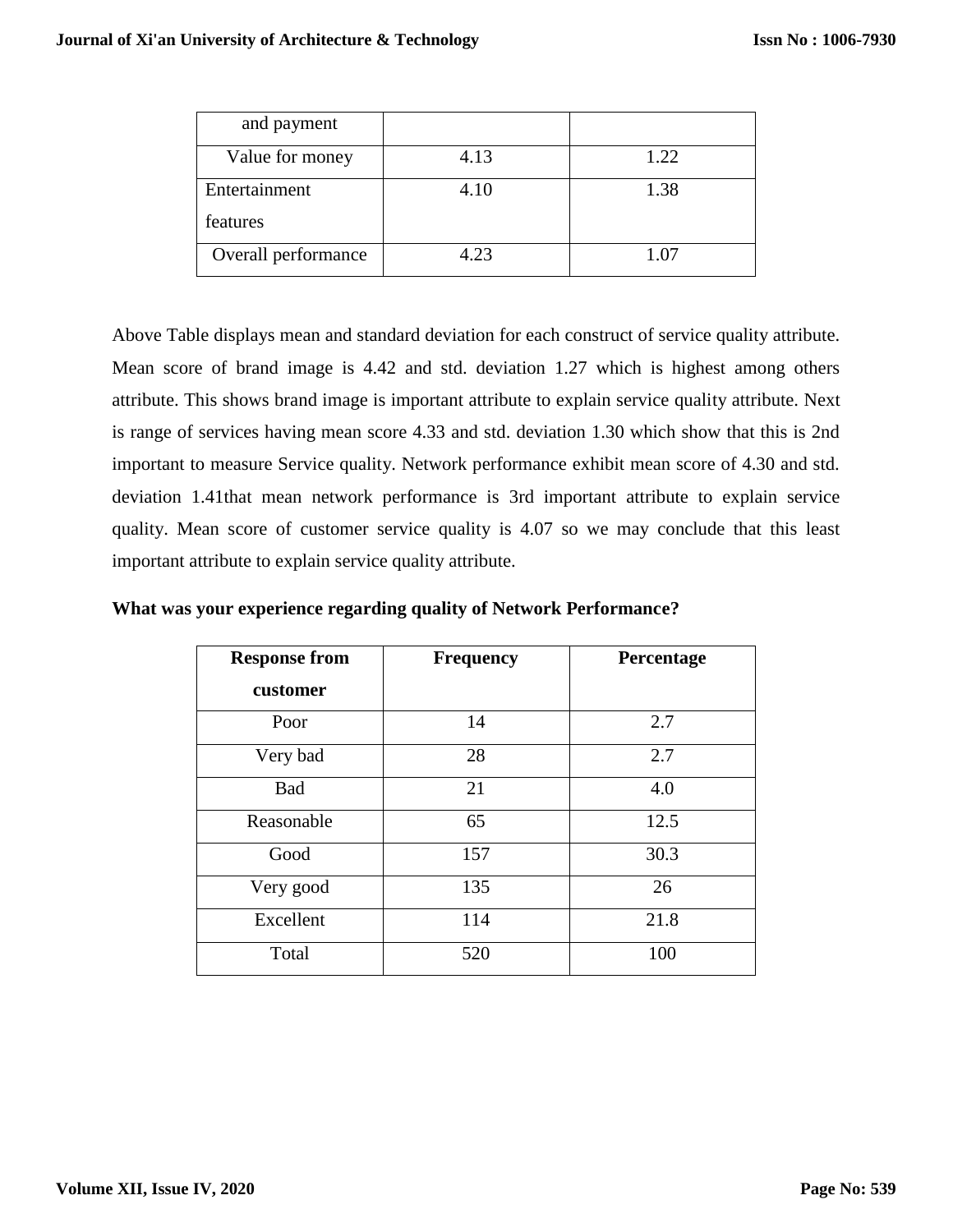

Table and chart above shows that 78% are feeling satisfied so we may conclude that most of the respondents are satisfied with network performance of their service provider. Only 2.7% respondents are feeling that network performance of their service provider are poor and very bad and 4% feel bad with network performance of their service provider.

| <b>Response from</b> | <b>Frequency</b> | Percentage |
|----------------------|------------------|------------|
| customer             |                  |            |
| Poor                 | 7                | 1.3        |
| Very bad             | 15               | 2.9        |
| <b>Bad</b>           | 33               | 6.3        |
| Reasonable           | 83               | 16.0       |
| Good                 | 174              | 33.5       |
| Very good            | 157              | 30.2       |
| Excellent            | 51               | 9.8        |
| Total                | 520              | 100        |

|  |  | What was your experience regarding quality of Service? |
|--|--|--------------------------------------------------------|
|  |  |                                                        |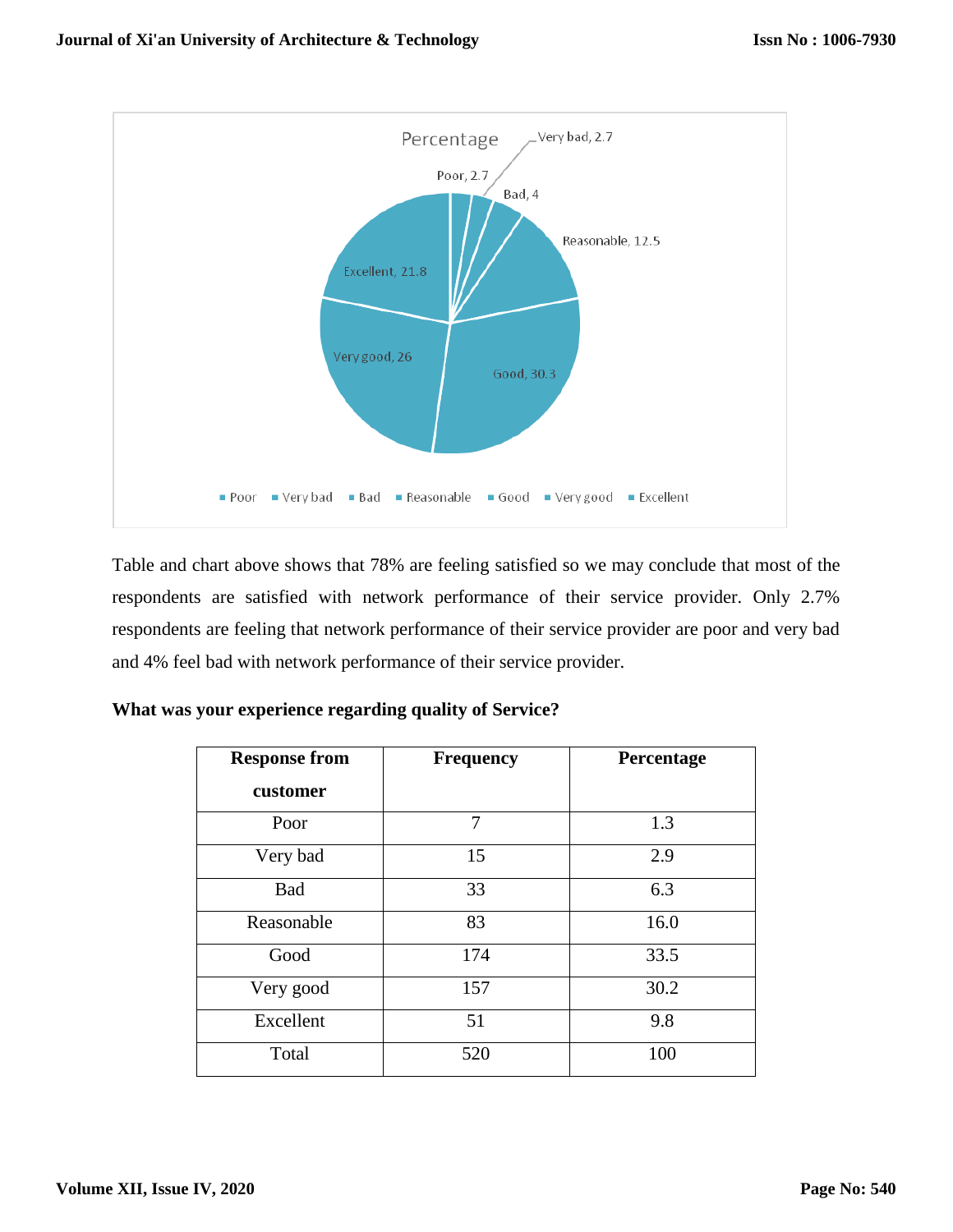

Table and chart above shows that respondents are largely voted on good and very good to service quality of their provider. 73.5% of the respondents are satisfied with service quality. Only 2.9 % respondents feels that service quality of their service providers are poor and 1.3 % feels very bad.

|  | What was your experience regarding quality of Brand Image? |  |  |
|--|------------------------------------------------------------|--|--|
|  |                                                            |  |  |

| <b>Response from</b> | <b>Frequency</b> | Percentage |
|----------------------|------------------|------------|
| customer             |                  |            |
| Poor                 | 5                | 1.0        |
| Very bad             | 12               | 2.3        |
| <b>Bad</b>           | 18               | 3.5        |
| Reasonable           | 68               | 13.1       |
| Good                 | 155              | 29.9       |
| Very good            | 148              | 28.5       |
| Excellent            | 113              | 21.8       |
| Total                | 520              | 100        |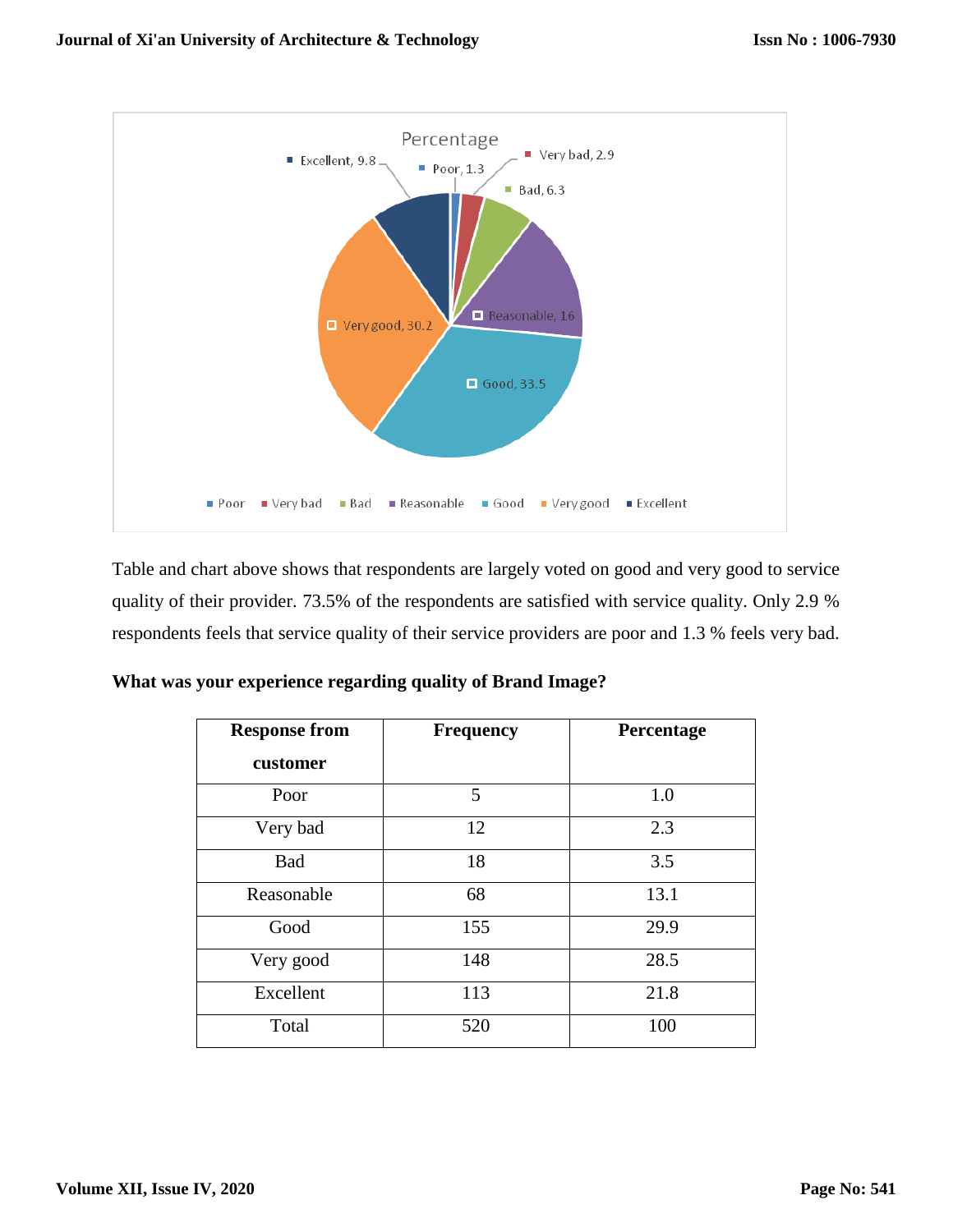

From the table and chart above it is inferred that majority of the respondents are happy with the brand image of their provider. 29.8% feel that brand image of their service provider are good and 28.5 % feels that their service provider brand image is very good. Only 6.8% are not happy with the brand image of service providers.

| <b>Response from</b> | <b>Frequency</b> | Percentage |  |  |
|----------------------|------------------|------------|--|--|
| customer             |                  |            |  |  |
| Poor                 | 5                | 1.0        |  |  |
| Very bad             | 12               | 2.3        |  |  |
| Bad                  | 18               | 3.5        |  |  |
| Reasonable           | 68               | 13.1       |  |  |
| Good                 | 155              | 29.9       |  |  |
| Very good            | 148              | 28.5       |  |  |
| Excellent            | 113              | 21.8       |  |  |
| Total                | 520              | 100        |  |  |

|  | What was your experience regarding quality of Range of Services? |  |  |  |
|--|------------------------------------------------------------------|--|--|--|
|  |                                                                  |  |  |  |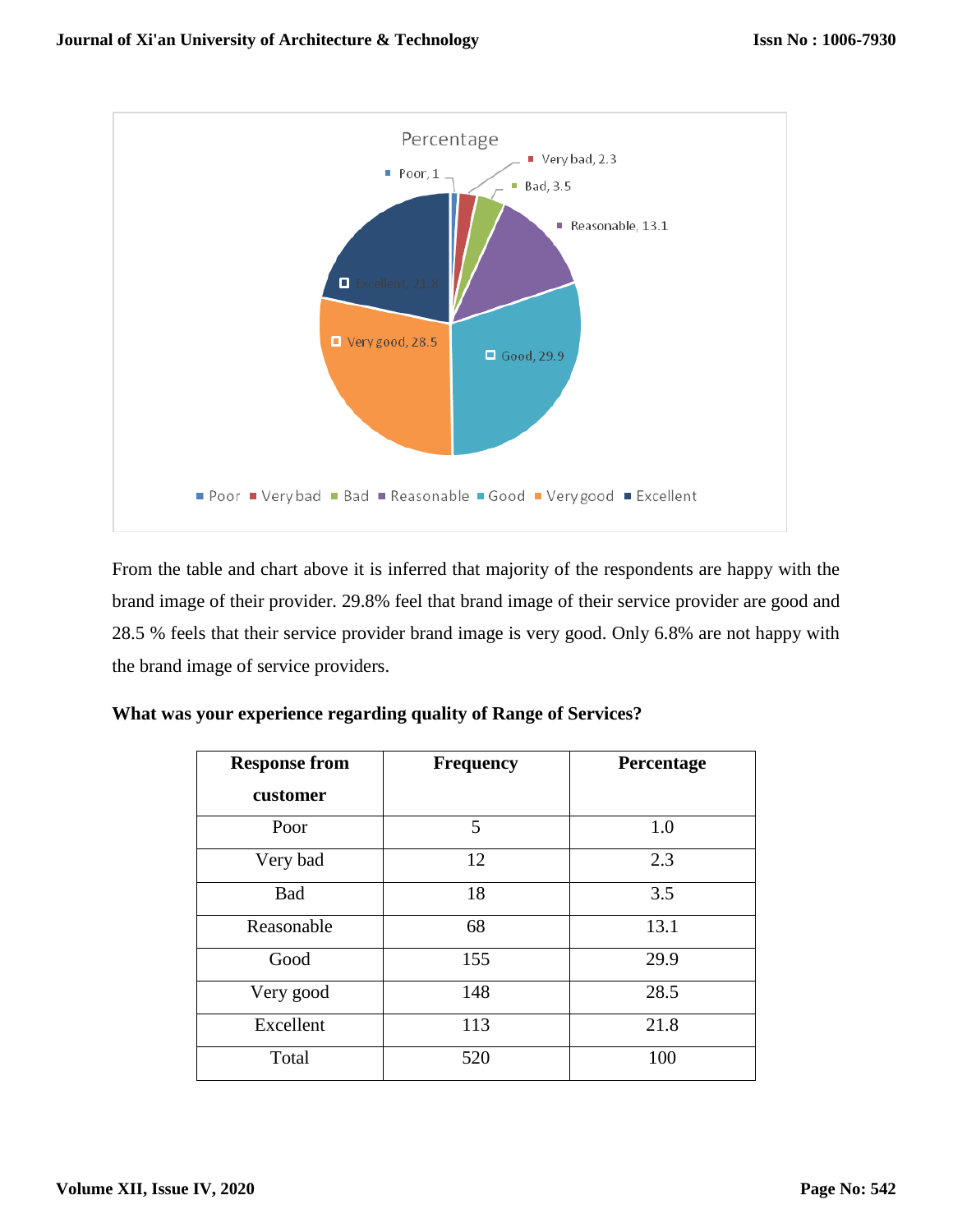

From the collected data we can conclude that respondents are feeling good with the range of services provided from their service provider. 77.3% respondents are satisfied with range of service provided by their service providers. Only 6.4% are not happy with the range of services provided from their service provider.

| <b>Response from</b>         | <b>Frequency</b> | Percentage |  |
|------------------------------|------------------|------------|--|
| customer                     |                  |            |  |
| <b>Strongly Dissatisfied</b> | $\overline{2}$   | 0.4        |  |
| Dissatisfied                 | 9                | 1.7        |  |
| Somehow Dissatisfied         | 20               | 3.8        |  |
| Neutral                      | 68               | 13.1       |  |
| Somehow Satisfied            | 114              | 21.9       |  |
| Satisfied                    | 261              | 50.2       |  |
| <b>Strongly Satisfied</b>    | 46               | 8.8        |  |
| Total                        | 520              | 100        |  |

**How satisfied are you with the quality of your telecom service?**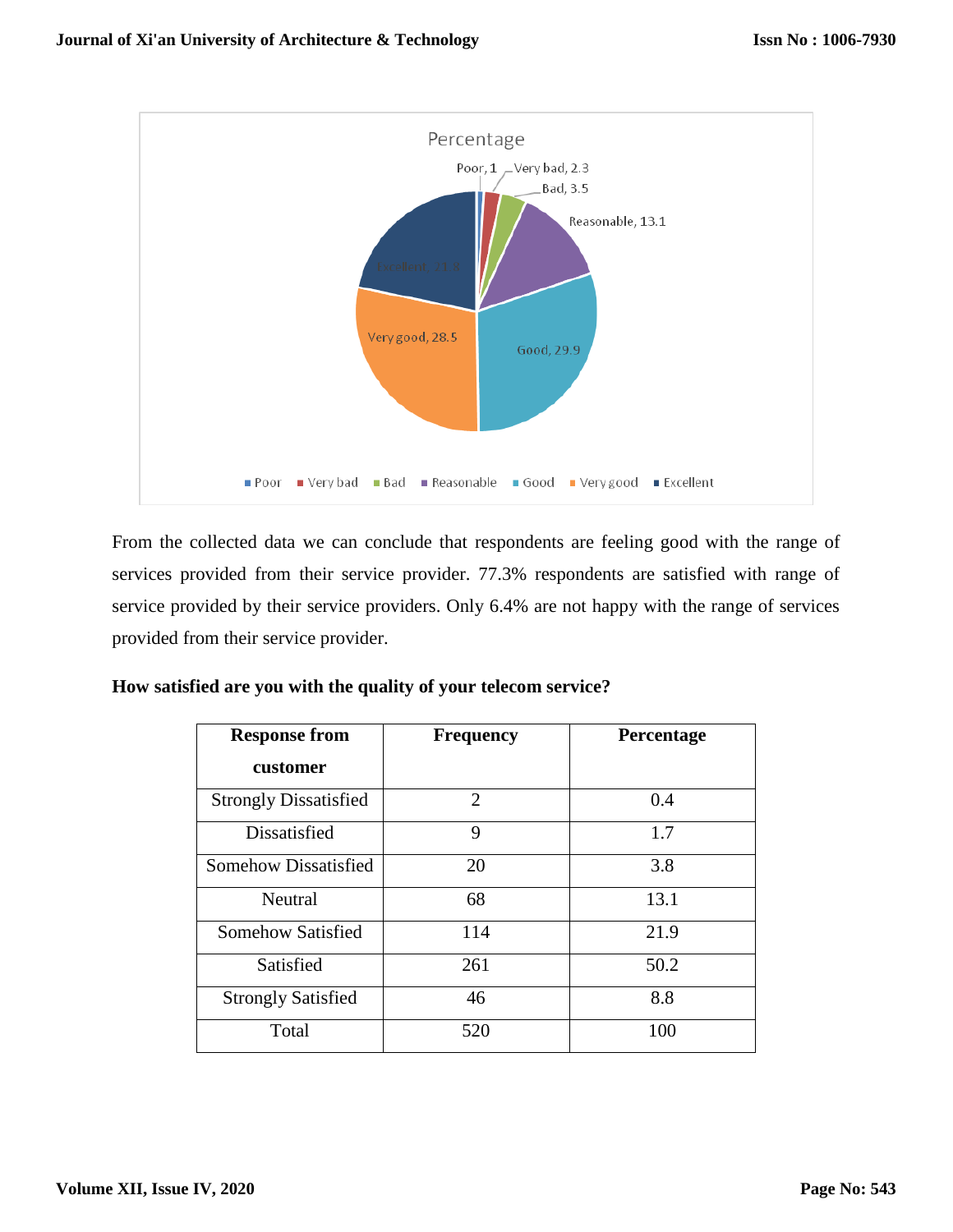

The above table and chart is related to overall customer satisfaction based on different service attribute. 60% customers are overall satisfied and 21.9% are somehow satisfied. We can say that majority of the customer is satisfied with their service provider. Only 1.7% respondents are dissatisfied with services provided by their service provider and 3.8 are somehow dissatisfied.

# **Examination of the link among quality of Service and Customer Satisfaction**

With the help of SPSS we investigate the link among independent variables and customer satisfaction which is a dependent variable. We used multiple regression analysis to find out the relationship among independent variables and dependent variables. Value of  $r<sup>2</sup>$  has also been calculated to predict the relationship.

| <b>Model Summary</b>           |        |                          |                                   |         |  |
|--------------------------------|--------|--------------------------|-----------------------------------|---------|--|
| Mode I<br><b>R</b> Square<br>R |        | <b>Adjusted R Square</b> | <b>Std. Error of the Estimate</b> |         |  |
|                                |        |                          |                                   |         |  |
|                                | 0.349a | 0.237                    | 0.246                             | 0.52865 |  |

a. Predictors:(Constant), Rangeofservice, Brandimage, Networkperformance, Servicequality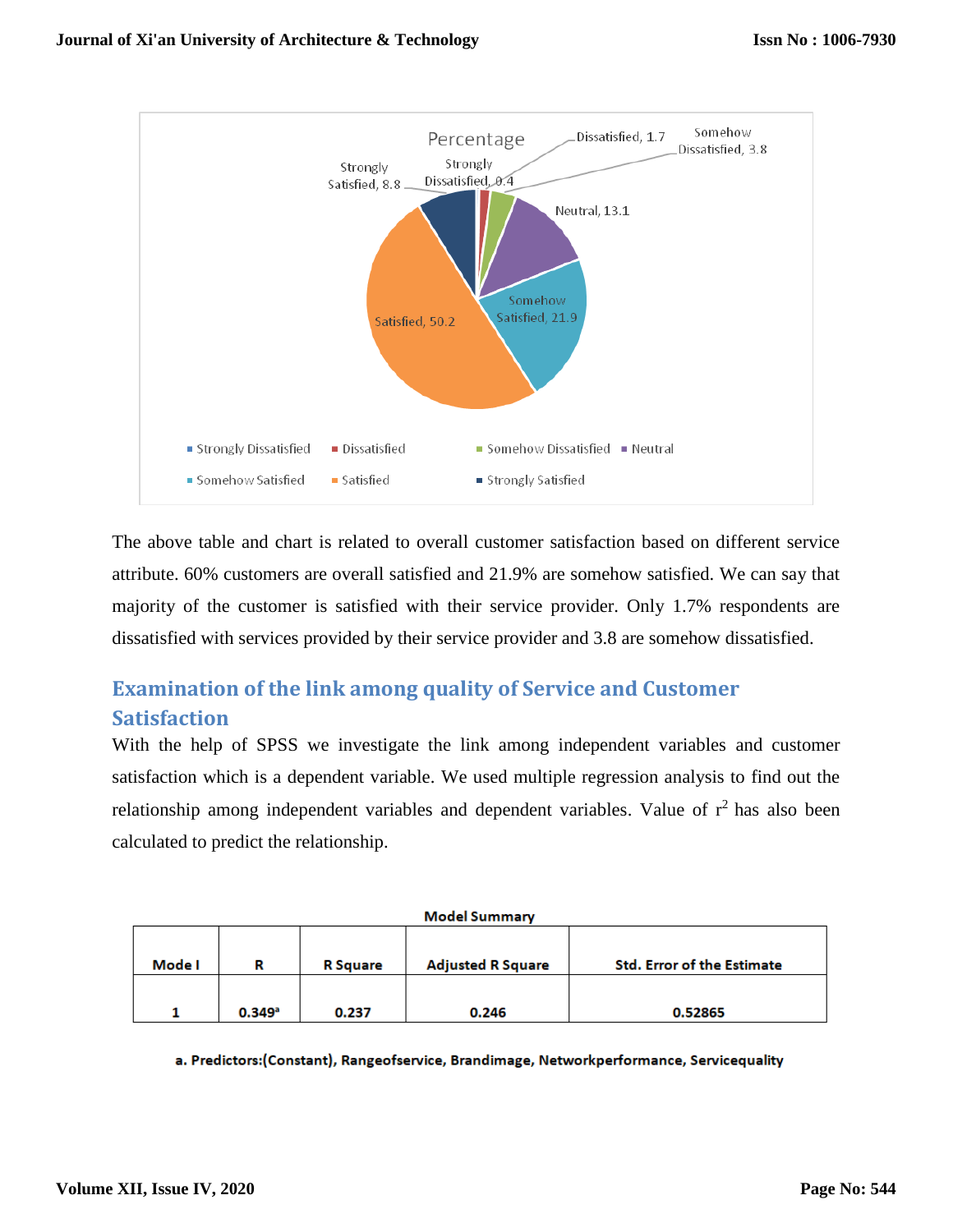The above table represent the value of R Square which is 0.237 and adjusted R Square is .246. On the basis of this result it can be predicted that independent varibles predict dependent varible 24.6% .

|                                             | <b>Model Summary</b>                                                                      |                       |     |                   |        |                   |  |
|---------------------------------------------|-------------------------------------------------------------------------------------------|-----------------------|-----|-------------------|--------|-------------------|--|
|                                             | Model                                                                                     | <b>Sum of Squares</b> | Df  | <b>Mean Score</b> | F      | Sig.              |  |
|                                             | <b>Regression</b>                                                                         | 125.282               | з   | 18.159            | 21.281 | .000 <sup>b</sup> |  |
| 1                                           | <b>Residual</b>                                                                           | 347.129               | 373 | 0.554             |        |                   |  |
|                                             | <b>Total</b>                                                                              | 473.825               | 392 |                   |        |                   |  |
| a. Dependent Variable: Overall Satisfaction |                                                                                           |                       |     |                   |        |                   |  |
|                                             | b. Predictors: (Constant), Rangeofservice, Brandimage, Networkperformance, Servicequality |                       |     |                   |        |                   |  |

# **Table above shows the results of ANOVA analysis which recognize that predictors are significant to calculate CS. In this table F value is 21.281 and p value is equal to .000 which is significant, hence the null hypothesis is rejected.**

In this research no one dimensional service attribute is recognized. Attributes performance effect customer satisfaction differently from industry to industry so the results of this study are particular to telecom sector. We can also conclude that association among service attribute performance and overall satisfaction in telecom sector is non-liner and asymmetric. At last findings of this analysis prove that service attribute has non-linear and asymmetric attribute feature. So H1 can be proved that (there is an asymmetric and non-linear relationship between service attribute performance and overall customer satisfaction). This technique is important method for improvement of product/service regarding assessment of service quality via the consumers. This mode of service attribute classification will be helpful to concentrate on important attribute to enhance satisfaction of customer.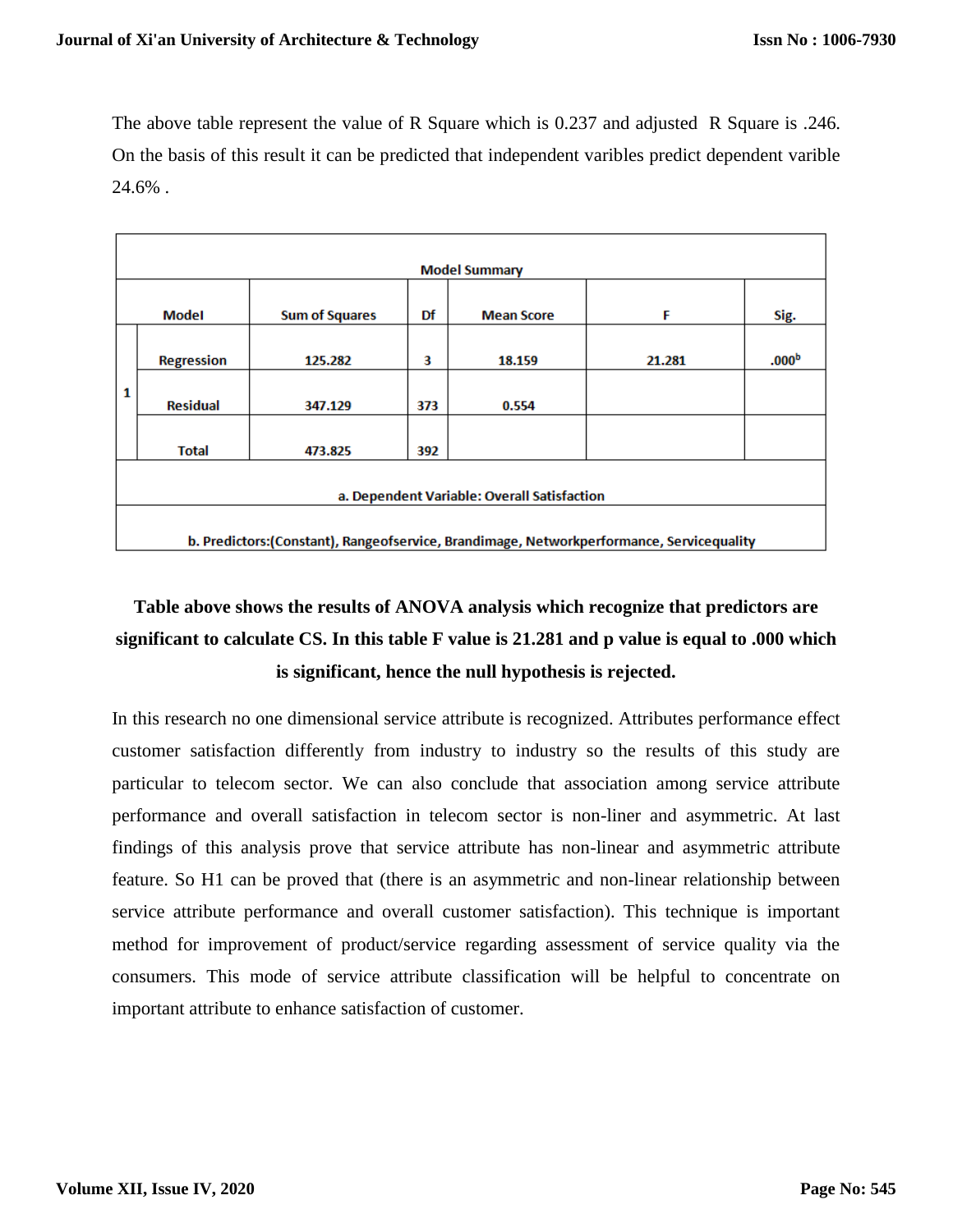## **Conclusion**

The research recommends a framework for customer centric service quality behavior for telecom sector. The evidence of linkage among service quality attributes, CS, CR and CL emphasize the importance of consumers in forming the plan and designing of attribute performance. If service attribute performance is not as per customer expectations, the real worth of company will perhaps turn down. In other words, the usual future revenue from that consumer might decrease. Many researchers have argued that a business growth cannot be evaluated only on the basis of their current profit and sales. It is expected that a consumer will continue buying the services and also give positive feedback to others if he receives good quality services. On the other side, an unsatisfied consumer could move to another service provider and on the bases of this experience his friend and family also will not subscribe the service from the same service provider.

## **Recommendation**

The service providers should consider the categorization of quality of service for offering value for money for their services. Many researchers have predicted the linear and symmetric linkage among performance of attributes and customer satisfaction. But on the basis of this liner linkage, service providers may not be able to improve performance according to consumer's desire and liking. The results of this study prove non- linear and asymmetric link among performance of attributes and customer satisfaction. So service providers should focus on enhancing the performance of exciting attributes. As a matter of fact the presence of exciting attribute creates value addition and satisfaction but their absence does not lead to dissatisfaction. In this study network performance, customer service quality and value for money are categorized as exciting attributes. So it is recommended that telecom companies should give importance to these attributes for improving consumer satisfaction.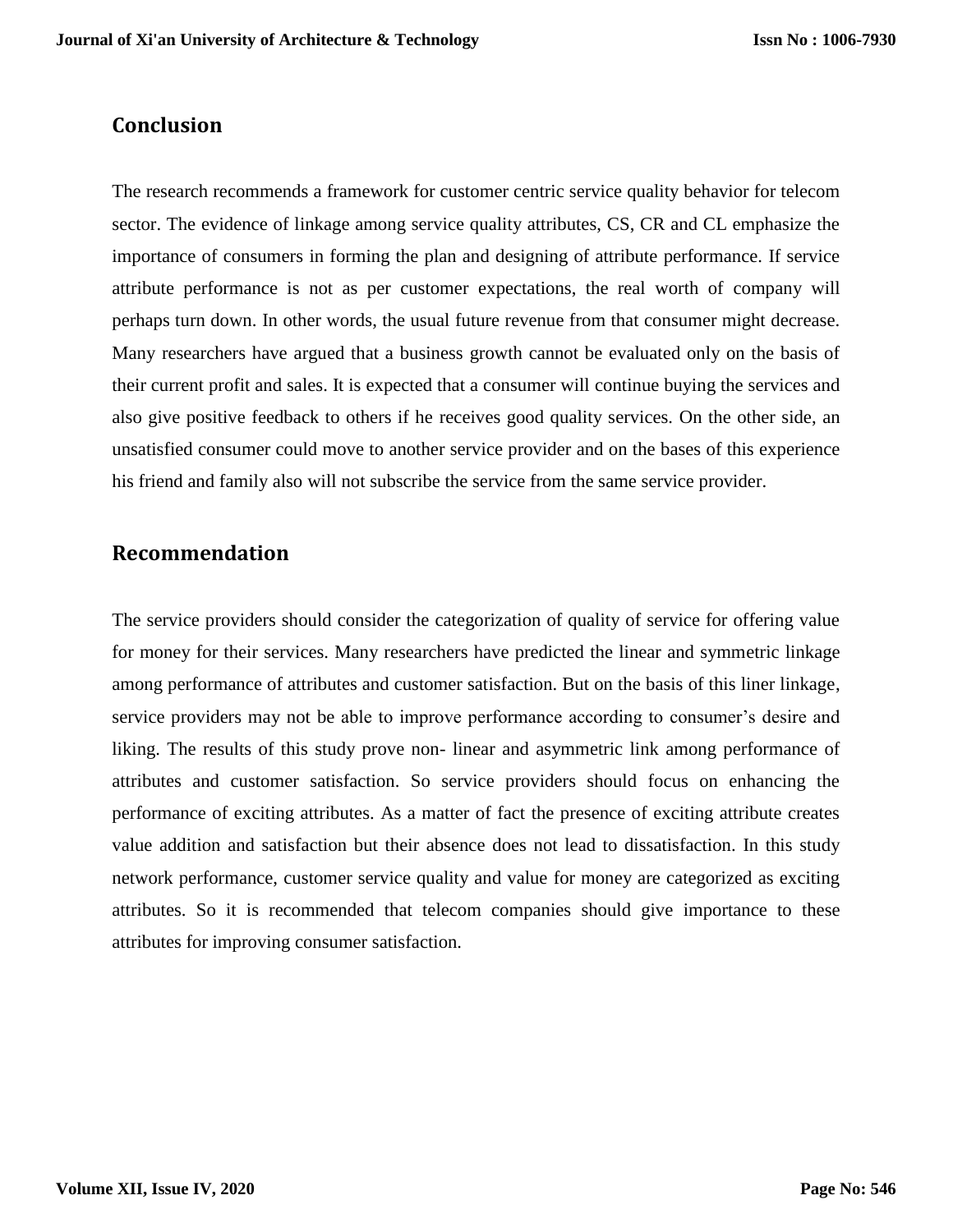#### **References**

Abdul, I., Azmi, G., and Ahmad, Z. A. (2009). The Effects of Competency Based Career Development and Performance Management Practices on Service Quality : Some Evidence From Malaysian Public Organizations. International Review of Business Research Papers, 5(1), 97– 112.

Abalo, J., Varela, J., and Manzano, V. (2007). Importance values for Importance-Performance Analysis: A formula for spreading out values derived from preference rankings. Journal of Business Research, 60(2), 115– 121.

Ahmed, I., Shaukat, M. Z., Nawaz, M. M., Ahmed, N., and Usman, A. (2011). Determinants of the Satisfaction and Repurchase Intentions of Users of Short Messenger Services (SMAS): A Study in the Telecom Sector of Pakistan. International Journal of Management, 28(3), 763–772.

Alberty,S.,and Mihalik, B. J. (1989). Evaluation of microcomputer learning experiences. Computers and Education, 13(1), 9–15.

Anderson, E. W., Fornell, C., and Lehmann, D. R. (1994).Customer Satisfaction, Market Share, and Profitability: Findings from Sweden. Journal of Marketing, 58(3), 53–66.

Babakus ,E., Boller, G.W.(1992). An empirical assessment of the SERVQUAL scale. J Bus Res. 1992;24(3):253-268.

Balaji, M. S. (2009). Customer Satisfaction with Indian Mobile Services. IUP Journal of Management Research, 8(October), 52–62.

Ben-Amor, K. (2002).Switching Costs Emotional effects on dissatisfied customer's behaviour.Journal of Financial Transformation, 114-115.

Berry, L.L. (1983).Relationship marketing :Emerging Perspectives in Services Marketing. AMA, Chicago, IL.

Carmines, E. G., and Zeller, R. A. (1979). Reliability and validity assessment. Quantitative Applications in the Social Sciences.